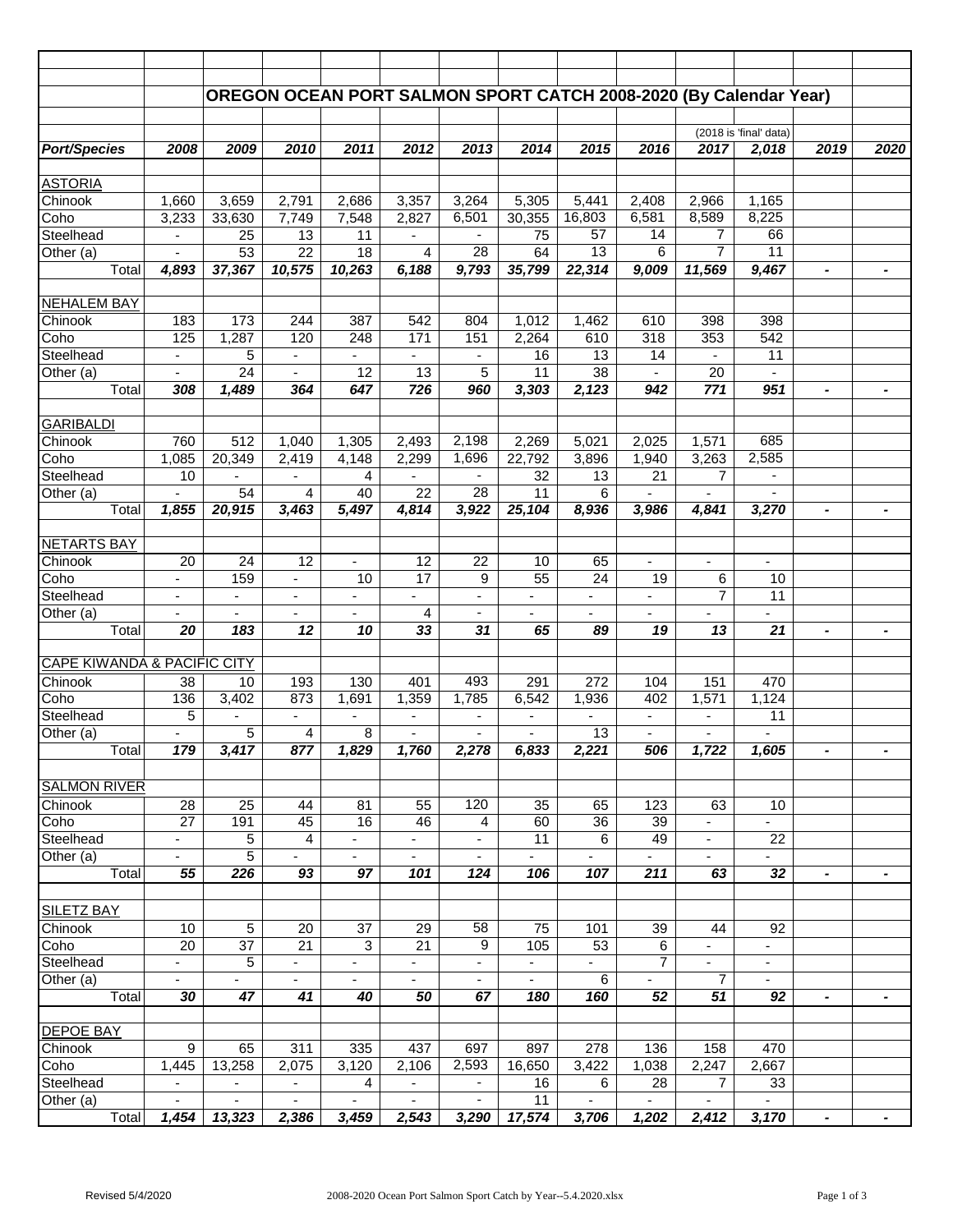| <b>Port/Species</b> | 2008                     | 2009                     | 2010                     | 2011                     | 2012                     | 2013                     | 2014                     | 2015                     | 2016                     | 2017                     | 2,018                    | 2019                     | 2020           |
|---------------------|--------------------------|--------------------------|--------------------------|--------------------------|--------------------------|--------------------------|--------------------------|--------------------------|--------------------------|--------------------------|--------------------------|--------------------------|----------------|
|                     |                          |                          |                          |                          |                          |                          |                          |                          |                          |                          |                          |                          |                |
| <b>NEWPORT</b>      |                          |                          |                          |                          |                          |                          |                          |                          |                          |                          |                          |                          |                |
| Chinook             | 43                       | 233                      | 705                      | 311                      | 1,565                    | 1,257                    | 1,573                    | 912                      | 935                      | 1,016                    | 1,114                    |                          |                |
| Coho                | 2,479                    | 25,892                   | 5,187                    | 3,030                    | 6,790                    | 2,940                    | 24,750                   | 5,814                    | 2,057                    | 6,784                    | 10,034                   |                          |                |
| Steelhead           |                          | -                        | $\overline{\phantom{a}}$ |                          | ٠                        | $\blacksquare$           | 11                       | 13                       | 7                        | 20                       | 22                       |                          |                |
| Other (a)           | 10                       | 68                       | 4                        | 4                        | 4                        | $\overline{5}$           | 5                        | 6                        | $\blacksquare$           | $\overline{20}$          | 11                       |                          |                |
| Total               | 2,532                    | 26,193                   | 5,896                    | 3,345                    | 8,359                    | 4,202                    | 26,339                   | 6,745                    | 2,999                    | 7,840                    | 11,181                   | $\blacksquare$           | $\blacksquare$ |
|                     |                          |                          |                          |                          |                          |                          |                          |                          |                          |                          |                          |                          |                |
| <b>WALDPORT</b>     |                          |                          |                          |                          |                          |                          |                          |                          |                          |                          |                          |                          |                |
| Chinook             | 5                        | 19                       | 24                       | 134                      | 59                       | 133                      | 60                       | 118                      | 52                       | 25                       | 20                       |                          |                |
| Coho                | 14                       | 19                       | 8                        | 10                       | 92                       | 31                       | 85                       | 59                       | $\overline{\phantom{0}}$ | 38                       | 41                       |                          |                |
| Steelhead           |                          |                          | ÷,                       |                          | $\overline{\phantom{0}}$ | $\blacksquare$           |                          |                          | $\overline{7}$           |                          | $\overline{\phantom{a}}$ |                          |                |
| Other (a)           | 5                        | $\overline{\phantom{a}}$ | $\overline{\phantom{a}}$ | $\overline{\phantom{a}}$ | $\overline{\phantom{a}}$ | $\overline{\phantom{a}}$ | $\overline{\phantom{a}}$ | $\overline{\phantom{a}}$ | -                        | $\overline{\phantom{a}}$ | $\blacksquare$           |                          |                |
| Total               | 24                       | 38                       | 32                       | 144                      | 151                      | 164                      | 145                      | 177                      | 59                       | 63                       | 61                       | $\blacksquare$           | $\blacksquare$ |
|                     |                          |                          |                          |                          |                          |                          |                          |                          |                          |                          |                          |                          |                |
| <b>FLORENCE</b>     |                          |                          |                          |                          |                          |                          |                          |                          |                          |                          |                          |                          |                |
| Chinook             | 37                       | 19                       | 83                       | 135                      | 247                      | 426                      | 436                      | 598                      | 182                      | $\overline{215}$         | 470                      |                          |                |
| Coho                | 332                      | 1,482                    | 281                      | 185                      | 489                      | 298                      | 2,309                    | 977                      | 376                      | 783                      | 1,860                    |                          |                |
| Steelhead           | $\overline{\phantom{a}}$ | $\overline{\phantom{a}}$ | 4                        | $\blacksquare$           | $\blacksquare$           | $\blacksquare$           | 16                       | 25                       | $\overline{\phantom{a}}$ | $\blacksquare$           | $\overline{\phantom{a}}$ |                          |                |
| Other (a)           | $\overline{\phantom{0}}$ |                          |                          | $\blacksquare$           | $\blacksquare$           | $\blacksquare$           |                          |                          | $\blacksquare$           |                          |                          |                          |                |
| Total               | 369                      | 1,501                    | 368                      | 320                      | 736                      | 724                      | 2,761                    | 1,600                    | 558                      | 998                      | 2,330                    | $\blacksquare$           |                |
|                     |                          |                          |                          |                          |                          |                          |                          |                          |                          |                          |                          |                          |                |
| <b>WINCHESTER</b>   |                          |                          |                          |                          |                          |                          |                          |                          |                          |                          |                          |                          |                |
| Chinook             | 90                       | 165                      | 676                      | 569                      | 2,615                    | 9,698                    | 4,729                    | 2,001                    | 863                      | 593                      | 1,144                    |                          |                |
| Coho                | 3,760                    | 8,992                    | 803                      | 467                      | 1,418                    | 386                      | 6,883                    | 4,571                    | 1,077                    | 2,322                    | 3,586                    |                          |                |
| Steelhead           | 30                       | $\overline{\phantom{a}}$ | $\blacksquare$           | 4                        | $\blacksquare$           | $\overline{\phantom{a}}$ | $\overline{\phantom{a}}$ | 6                        | $\overline{14}$          | $\overline{7}$           |                          |                          |                |
| Other (a)           | 10                       | $\overline{5}$           |                          |                          | 18                       |                          |                          |                          |                          |                          | 22                       |                          |                |
| Total               | 3,890                    | 9,162                    | 1,479                    | 1,040                    | 4,051                    | 10,084                   | 11,612                   | 6,578                    | 1,954                    | 2,922                    | 4,752                    | $\blacksquare$           | $\blacksquare$ |
|                     |                          |                          |                          |                          |                          |                          |                          |                          |                          |                          |                          |                          |                |
| <b>CHARLESTON</b>   |                          |                          |                          |                          |                          |                          |                          |                          |                          |                          |                          |                          |                |
| Chinook             | 10                       | 55                       | 223                      | 266                      | 863                      | 1,816                    | 721                      | 255                      | 117                      | 259                      | 143                      |                          |                |
| Coho                | 800                      | 3,720                    | 111                      | 275                      | 311                      | $\overline{75}$          | 1,082                    | 746                      | 201                      | 486                      | 1,165                    |                          |                |
| Steelhead           | $\overline{\phantom{a}}$ |                          |                          | $\overline{\phantom{a}}$ | $\blacksquare$           | ä,<br>$\overline{a}$     | $\overline{\phantom{a}}$ | 13                       | ÷,                       | $\overline{\phantom{a}}$ | $\overline{\phantom{a}}$ |                          |                |
| Other (a)<br>Total  |                          | 5                        | 4                        | ä,<br>541                |                          |                          |                          | 1,014                    |                          |                          |                          |                          |                |
|                     | 810                      | 3,780                    | 338                      |                          | 1,174                    | 1,891                    | 1,803                    |                          | 318                      | 745                      | 1,308                    | $\blacksquare$           | $\blacksquare$ |
| <b>BANDON</b>       |                          |                          |                          |                          |                          |                          |                          |                          |                          |                          |                          |                          |                |
| Chinook             | 24                       | 55                       | 46                       | 55                       | 93                       | 462                      | 270                      | 101                      | 19                       | 32                       | 92                       |                          |                |
| Coho                | $\overline{14}$          | 95                       | 41                       | $\overline{7}$           | 45                       | 40                       | 115                      | 36                       | $\overline{13}$          | $\blacksquare$           | 51                       |                          |                |
| Steelhead           |                          |                          |                          |                          |                          |                          |                          |                          |                          |                          | $\overline{11}$          |                          |                |
| Other $(a)$         | $\blacksquare$           | $\blacksquare$           | 9                        | $\blacksquare$           | $\sim$                   | $\blacksquare$           | $\overline{\phantom{a}}$ | $\blacksquare$           | $\overline{\phantom{a}}$ | $\blacksquare$           | $\blacksquare$           |                          |                |
| Total               | 38                       | 150                      | 96                       | 62                       | 138                      | 502                      | 385                      | 137                      | 32                       | 32                       | 154                      | $\overline{\phantom{0}}$ | $\blacksquare$ |
|                     |                          |                          |                          |                          |                          |                          |                          |                          |                          |                          |                          |                          |                |
| PORT ORFORD         |                          |                          |                          |                          |                          |                          |                          |                          |                          |                          |                          |                          |                |
| Chinook             | 19                       | 215                      | 128                      | 17                       | 66                       | 80                       | 10                       | 41                       | 13                       | 6                        | 20                       |                          |                |
| Coho                | 9                        | 23                       | 4                        |                          | 12                       |                          | 30                       | 18                       |                          | 25                       | 10 <sup>°</sup>          |                          |                |
| Steelhead           | $\blacksquare$           | $\sim$                   | $\blacksquare$           | $\blacksquare$           | $\blacksquare$           | $\blacksquare$           | $\blacksquare$           | $\overline{\phantom{0}}$ | $\overline{\phantom{0}}$ | $\blacksquare$           | $\blacksquare$           |                          |                |
| Other (a)           | $\sim$                   | 10                       | $\sim$                   | $\blacksquare$           | $\blacksquare$           | $\blacksquare$           | $\blacksquare$           | $\overline{\phantom{0}}$ | $\blacksquare$           | $\blacksquare$           | $\blacksquare$           |                          |                |
| Total               | 28                       | 248                      | 132                      | 17                       | 78                       | 80                       | 40                       | 59                       | 13                       | 31                       | 30                       | $\blacksquare$           | $\blacksquare$ |
|                     |                          |                          |                          |                          |                          |                          |                          |                          |                          |                          |                          |                          |                |
| <b>GOLD BEACH</b>   |                          |                          |                          |                          |                          |                          |                          |                          |                          |                          |                          |                          |                |
| Chinook             | 28                       | 80                       | 32                       | 37                       | 96                       | 27                       | 50                       | 71                       | 58                       | 120                      | 133                      |                          |                |
| Coho                | 9                        | 19                       | 8                        | 10                       | 16                       | 9                        | 45                       | 18                       | $\blacksquare$           | 6                        | 31                       |                          |                |
| Steelhead           | $\overline{\phantom{a}}$ | 5                        | $\overline{\phantom{a}}$ | $\blacksquare$           | $\blacksquare$           | $\overline{\phantom{0}}$ | $\overline{\phantom{a}}$ | $\overline{\phantom{a}}$ | ٠                        | $\overline{7}$           | 11                       |                          |                |
| Other (a)           | $\blacksquare$           | 10                       | $\blacksquare$           | $\sim$                   | $\blacksquare$           | 9                        | $\blacksquare$           | $\blacksquare$           | $\overline{\phantom{0}}$ |                          | $\blacksquare$           |                          |                |
| Total               | 37                       | 114                      | 40                       | 47                       | 112                      | 45                       | 95                       | 89                       | 58                       | 133                      | 175                      | $\blacksquare$           | $\blacksquare$ |